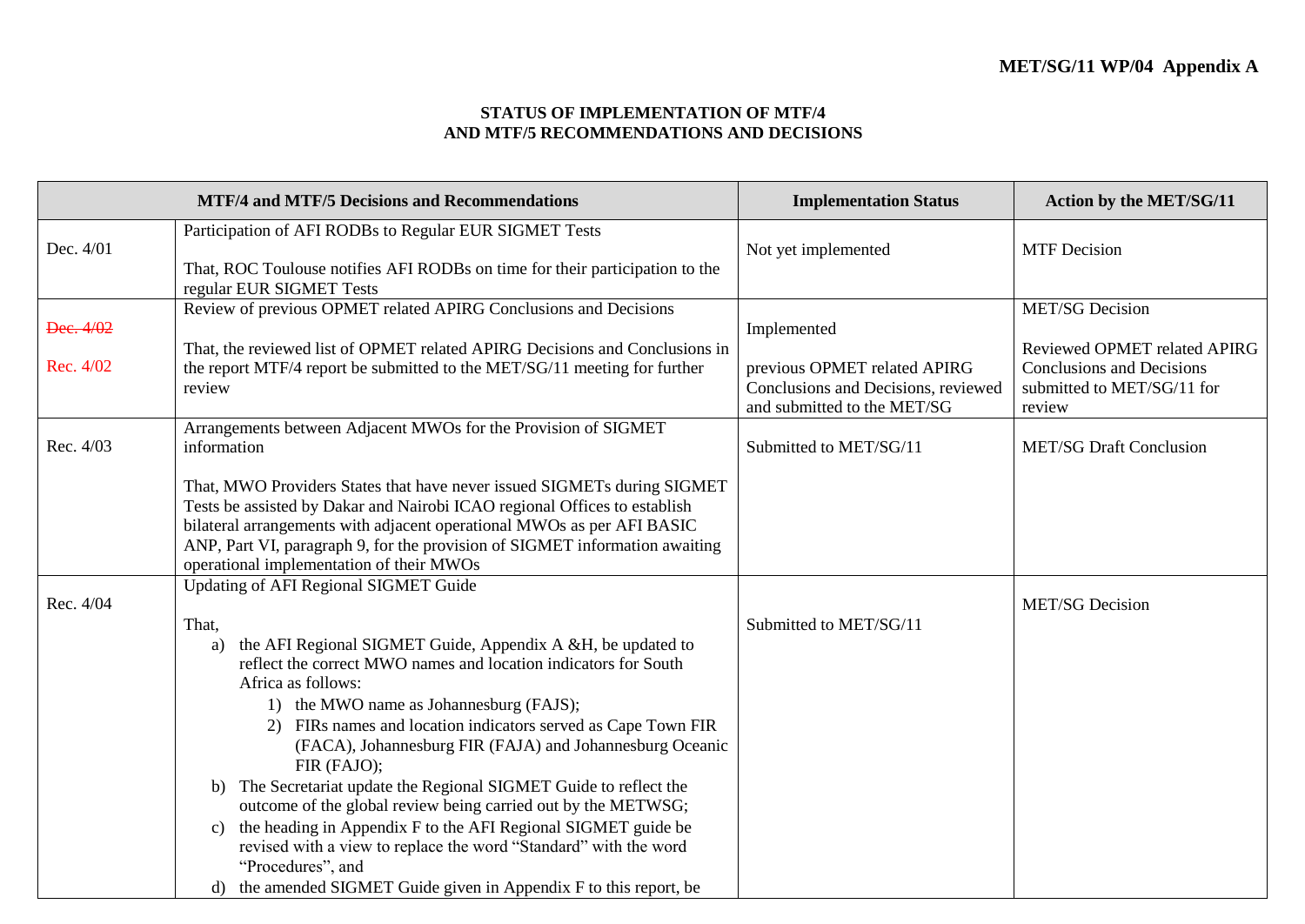|           | endorsed as the AFI Regional SIGMET Guide Ninth Edition,                                                                                  |                                        |                        |
|-----------|-------------------------------------------------------------------------------------------------------------------------------------------|----------------------------------------|------------------------|
|           | Amendment                                                                                                                                 |                                        |                        |
|           | Improving the annual RODBs implementation Status report                                                                                   | Not yet entirely implemented           |                        |
| Dec. 4/05 |                                                                                                                                           |                                        | <b>MTF</b> Decision    |
|           | That, Dakar and Pretoria RODBs issue their respective annual implementation                                                               | A template has been provide to the     |                        |
|           | status reports based on the MTF, MET/SG and APIRG decisions and                                                                           | RODBs to facilitate the report         |                        |
|           | conclusions related to the AFI RODBs                                                                                                      |                                        |                        |
|           | Updating of the list of AFI AMBEX Focal Points through invitation letter                                                                  |                                        |                        |
| Dec. 4/06 |                                                                                                                                           | Continuing action to be transferred to | <b>MTF</b> Decision    |
|           | That, the secretariat be invited to urge States to ensure that the information                                                            | the MTF work programme                 |                        |
|           | regarding their AFI AMBEX FOCAL Point in the Appendix G of the AFI                                                                        |                                        |                        |
|           | AMBEX Handbook is kept up to date by responding to the invitation letter sent                                                             |                                        |                        |
|           | to them every year                                                                                                                        |                                        |                        |
|           | Updating of the AFI AMBEX Handbook                                                                                                        |                                        |                        |
| Dec. 4/07 |                                                                                                                                           | Implementation started                 |                        |
|           | That, the secretariat be invited to                                                                                                       |                                        | <b>MTF</b> Decision    |
|           | 1. replace all reference to the satellite segment of the AFS, International                                                               | A Core Team of Experts on AMBEX        |                        |
|           | Satellite Communication System (ISCS/1 and ISCS/2) in the AFI                                                                             | has been established to finalize the   |                        |
|           | AMBEX Handbook and other guidance material by "WIFS".                                                                                     | update of the AMBEX                    |                        |
|           |                                                                                                                                           |                                        |                        |
|           | Update paragraph 2.5.2 of the AMBEX HB to reflect that both AFI<br>2.<br>RODB have implemented internet based facilities for retrieval of |                                        |                        |
|           | OPMET information, and include URLs accordingly                                                                                           |                                        |                        |
|           |                                                                                                                                           |                                        |                        |
|           | 3. Remove the word "as necessary" in paragraph 8.3.4 of the AMBEX HB                                                                      |                                        |                        |
|           | and                                                                                                                                       |                                        |                        |
|           | 4. Undertake the editorial corrections to the AMBEX HB                                                                                    |                                        |                        |
|           | Establishment of a core team to review the AMBEX Scheme                                                                                   |                                        |                        |
| Dec. 4/08 |                                                                                                                                           | Implemented                            |                        |
|           | That, a core team composed of the secretariat, France, Nigeria, Senegal, South                                                            |                                        | <b>MTF</b> Decision    |
|           | Africa and ASCENA be established to review the AMBEX Handbook by                                                                          |                                        |                        |
|           | taking into consideration the requirements expressed in the AFI MET FASID                                                                 |                                        |                        |
|           | Tables and improve the exchange scheme and report to the Task Force on time                                                               |                                        |                        |
|           | for the MTF/6 meeting                                                                                                                     |                                        |                        |
|           | Monitoring of OPMET bulletins in coordination with ROC Toulouse                                                                           |                                        |                        |
| Rec. 4/09 |                                                                                                                                           | Submitted to MET/SG/11                 | <b>MET/SG Decision</b> |
|           | That, the monitoring done by RODBs Pretoria and Dakar and ROC Toulouse                                                                    |                                        |                        |
|           | be harmonized to ensure that the same bulletins headers, as described in the                                                              |                                        |                        |
|           | AFI AMBEX HB, be monitored at all these facilities for comparison and                                                                     |                                        |                        |
|           | continuous improvement                                                                                                                    |                                        |                        |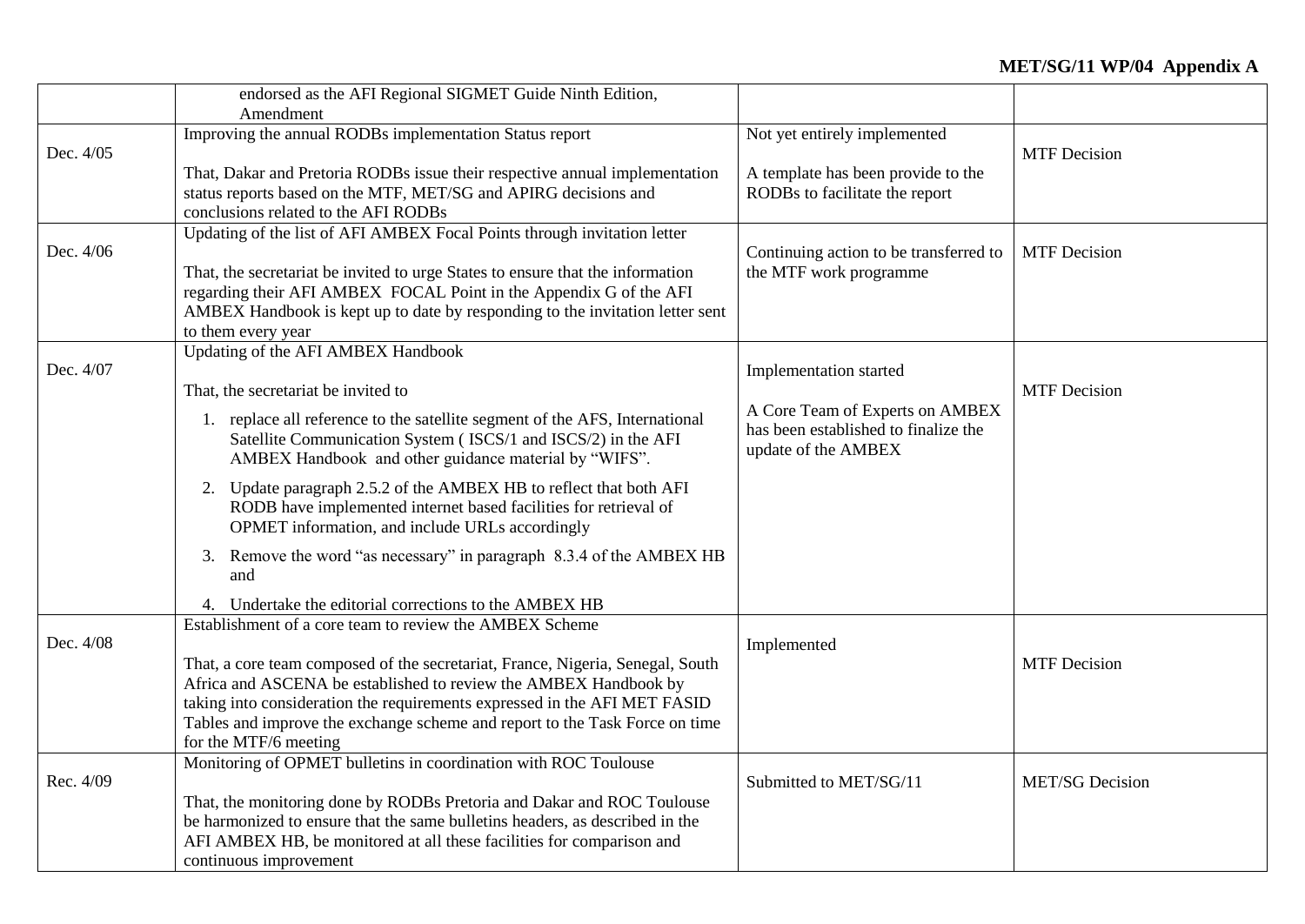| Rec. 4/10 | Increasing the availability of OPMET information to users in AFI and ICAO<br>regions                                                                                                                                                                                                                                                                                   | Submitted to MET/SG/11    | MET/SG Draft Decision to be<br>submitted to APIRG/19               |
|-----------|------------------------------------------------------------------------------------------------------------------------------------------------------------------------------------------------------------------------------------------------------------------------------------------------------------------------------------------------------------------------|---------------------------|--------------------------------------------------------------------|
|           | That, AFI Bulletin Compiling Centers (BCCs) and National OPMET Center<br>(NOCs) Provider States:                                                                                                                                                                                                                                                                       |                           |                                                                    |
|           | a) take note of their responsibilities regarding the compilation of AFI<br>OPMET Bulletins and initiation of OPMET data respectively as                                                                                                                                                                                                                                |                           |                                                                    |
|           | described in the AFI AMBEX HB, and<br>b) be invited to implement the AMBEX scheme accordingly.                                                                                                                                                                                                                                                                         |                           |                                                                    |
| Rec. 4/11 | Implementation of Special air reports                                                                                                                                                                                                                                                                                                                                  | Submitted to MET/SG/11    | MET/SG decision                                                    |
|           | That, States be reminded of:<br>a) their responsibilities regarding the dissemination of Special Air Reports<br>and implementation of related existing mechanisms; and<br>b) ATS units of their responsibilities for obtaining dissemination of<br>Special Air Reports to their associated MWOs                                                                        |                           | Continuing action to be<br>transferred to MET/SG work<br>programme |
| Dec. 4/12 | Finalizing the AFI OPMET Data catalogue                                                                                                                                                                                                                                                                                                                                | Implemented               |                                                                    |
|           | That, Dakar and Pretoria RODB finalizes the AFI OPMET Data catalogue<br>using Appendix 1 to the SADIS User Guide and AFI FASID MET Table 1B on<br>time for the MTF/5 meeting.                                                                                                                                                                                          |                           | <b>MTF</b> Decision                                                |
| Dec. 4/13 | Developing of AFI RODBs Back up procedures                                                                                                                                                                                                                                                                                                                             | Partially implemented     | <b>MTF</b> Decision                                                |
|           | That, the Task Force<br>a) Appreciates the work so far undertaken by the core team of experts in<br>developing the AFI RODBs Back up Procedure, and<br>b) Encourage the Core Team to further investigate ways to improve the<br>backup procedures so far developed using contributions from existing<br>backup procedures especially from London and Washington WAFCs. |                           |                                                                    |
| Dec. 4/14 | Transition towards Table Driven Data Representation for OPMET<br>That, the secretariat liaises with the concerned ICAO study groups to follow-up<br>the regional implication of the roadmap on the transition towards Table -<br>Driven data representation for OPMET, and report on time for the MTF/6<br>meeting                                                     | To be implemented in 2014 | <b>MTF</b> Decision                                                |
| Rec. 4/15 | Development of capabilities of handling OPMET information in digital format<br>That both Pretoria and Dakar RODBs be encouraged to:<br>a) start developing capability of handling OPMET data in digital format                                                                                                                                                         | Submitted to MET/SG/11    | MET/SG Draft Conclusion to be<br>submitted to APIRG                |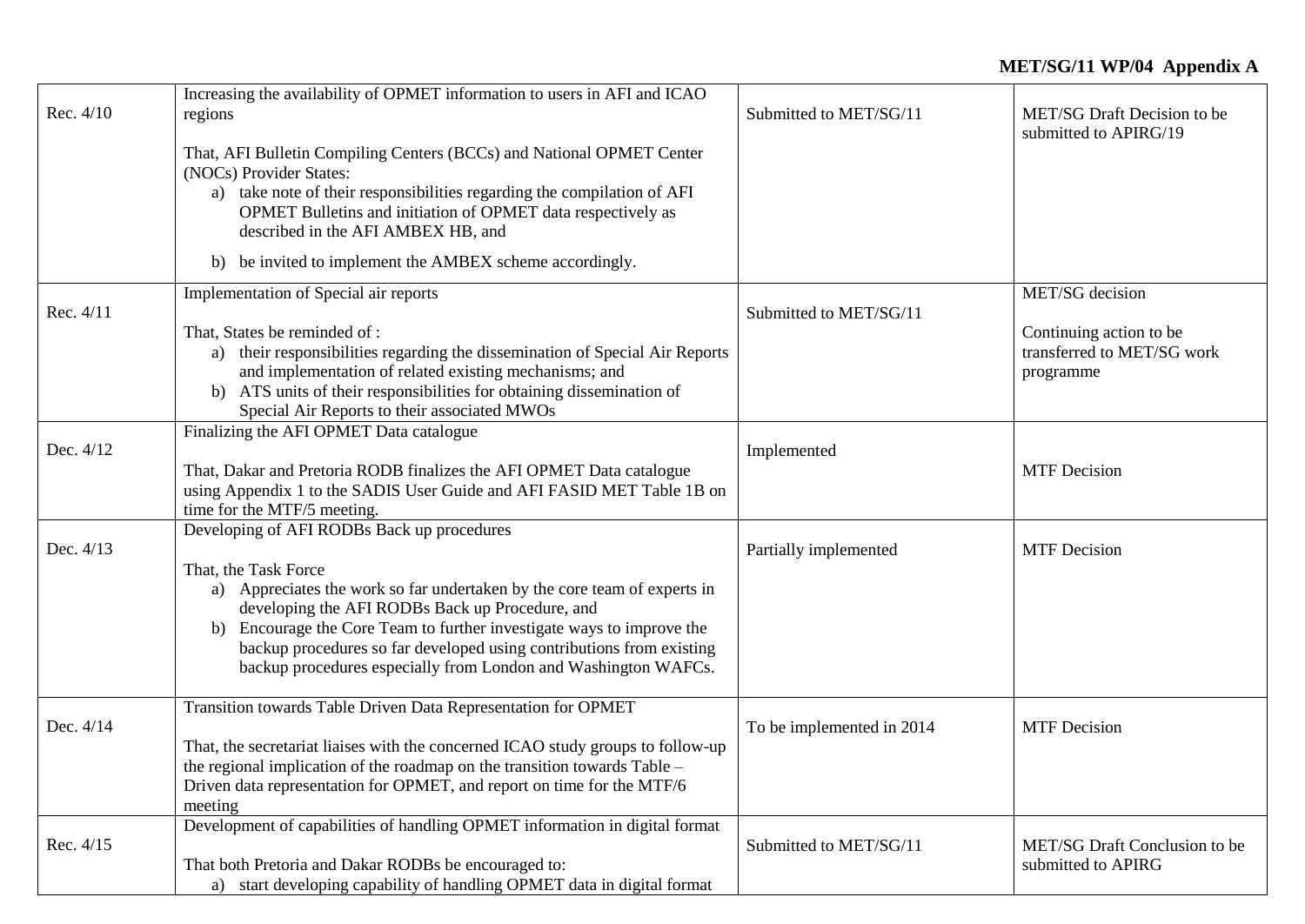|                          |                         | as soon after November 2013 as possible;<br>b) test the codes based on the table-driven data representation<br>(XML/GML) schema for METAR/SPECI, TAF and SIGMET with a<br>view to fine tuning over the first year; and<br>c) take a leading role over the transition aspect of XML/GML and assist<br>other AFI States in implementing table-driven data representation<br>wherever possible.                                                                                                                                                                                                                                                                                                                                                                                                                                                                                                                       |                              | Continuous task to be transferred<br>to MET/SG work programme |
|--------------------------|-------------------------|--------------------------------------------------------------------------------------------------------------------------------------------------------------------------------------------------------------------------------------------------------------------------------------------------------------------------------------------------------------------------------------------------------------------------------------------------------------------------------------------------------------------------------------------------------------------------------------------------------------------------------------------------------------------------------------------------------------------------------------------------------------------------------------------------------------------------------------------------------------------------------------------------------------------|------------------------------|---------------------------------------------------------------|
| Dec. 4/16                | Appendix I be endorsed. | Future work programme of the MTF<br>That, the updated work programme of the AFI OPMET MTF as shown in                                                                                                                                                                                                                                                                                                                                                                                                                                                                                                                                                                                                                                                                                                                                                                                                              | Implemented                  | <b>MTF</b> Decision                                           |
| Dec. 4/17                |                         | Venue for the AFI OPMET MTF Meetings<br>Due to the progress made by Dakar and Pretoria RODBs Provider States in<br>implementing the RODBs, the Task Force will meet at ICAO ESAF and<br>WACAF Regional Offices from its fifth meeting (MTF/5).                                                                                                                                                                                                                                                                                                                                                                                                                                                                                                                                                                                                                                                                     | Implemented                  | <b>MTF</b> Decision                                           |
| Dec. 5/01                |                         | Establishment of OPMET Focal points.<br>That, The Secretariat establish a list of OPMET Focal points for AFI States<br>and adjacent IROGs for better management of OPMET data                                                                                                                                                                                                                                                                                                                                                                                                                                                                                                                                                                                                                                                                                                                                      | To be implemented            | <b>MTF</b> Decision                                           |
| Recommendation<br>$5/02$ | That,<br>a)<br>b)       | Procedure for AFI OPMET data monitoring<br>Dakar and Pretoria RODBs implement the following procedure:<br>Conduct the monitoring of OPMET received from AFI BCCs<br>1)<br>within the areas of responsibilities;<br>Analyse the monitoring results and identify shortcomings and<br>2)<br>deficiencies;<br>Develop and forward on a quarterly basis, the monitoring<br>3)<br>results and recommendations to be implemented by the<br>concerned BCC of NOC provider States;<br>Engage directly with the concerned State to assist removing<br>4)<br>the shortcomings which can be solved quickly; and<br>Issue on semester basis, a report on the above four actions to<br>5)<br>be forwarded to ICAO Dakar and Nairobi regional Offices.<br>ICAO Dakar and Nairobi regional Offices<br>distribute the report through State Letters to AFI States with<br>1)<br>particular emphasis on the concerned States with the | To be submitted to MET/SG/11 | MET/SG Draft Conclusion to be<br>submitted to APIRG           |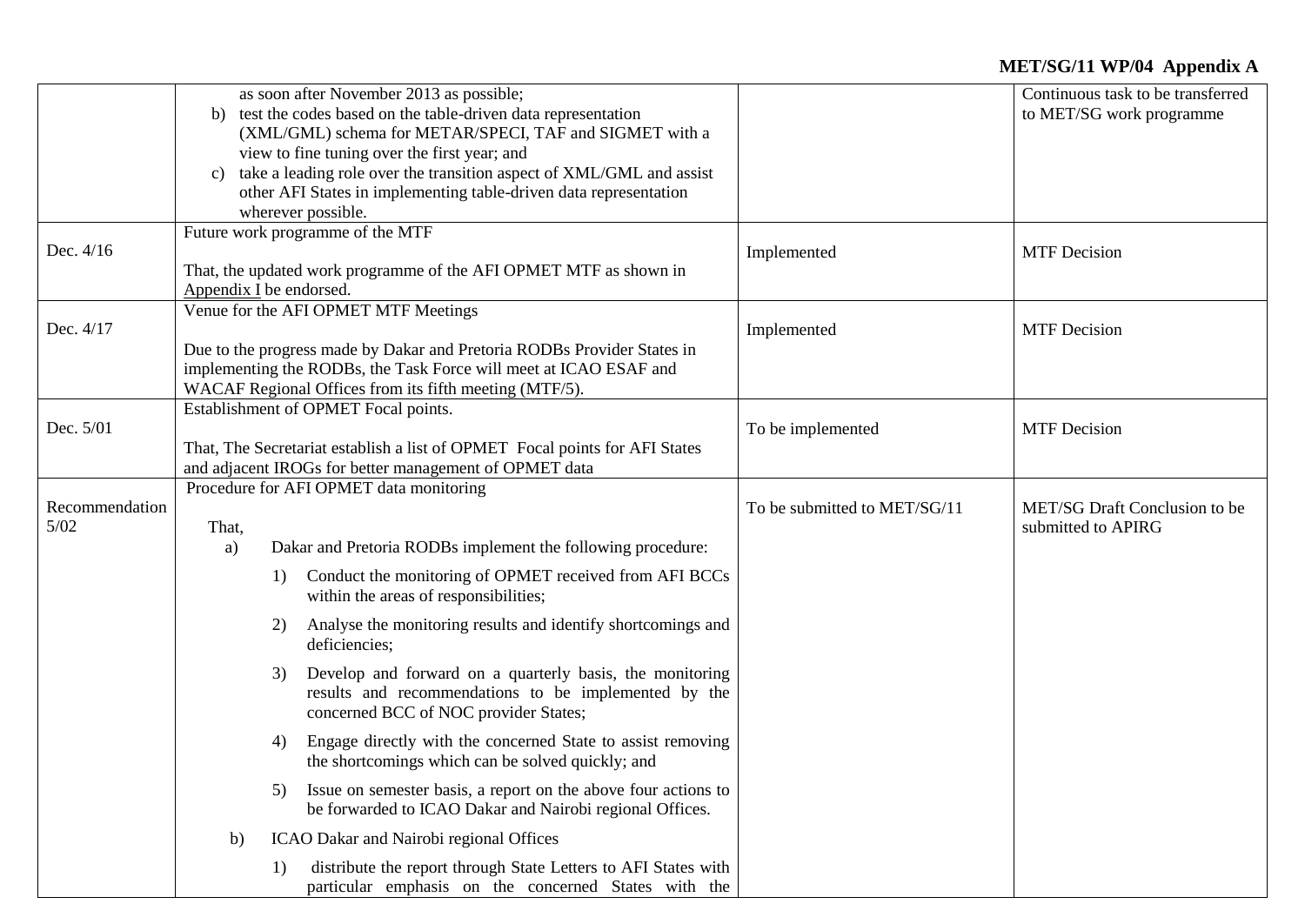|                          | deficiencies; and                                                                                                                                                                                                                                                                                                                                                                                                                                                                                                                                                                                                                                                                                       |                        |                                                                                                                     |
|--------------------------|---------------------------------------------------------------------------------------------------------------------------------------------------------------------------------------------------------------------------------------------------------------------------------------------------------------------------------------------------------------------------------------------------------------------------------------------------------------------------------------------------------------------------------------------------------------------------------------------------------------------------------------------------------------------------------------------------------|------------------------|---------------------------------------------------------------------------------------------------------------------|
|                          | Visit the concerned States during State missions to provide<br>2)<br>further advice and awareness if necessary.                                                                                                                                                                                                                                                                                                                                                                                                                                                                                                                                                                                         |                        |                                                                                                                     |
| Rec. 5/03:               | Implementation of Products to Support Low Level Flight Operations in the AFI<br>Region<br>That, the low level flight information be implemented in the AFI region<br>where required by the users.                                                                                                                                                                                                                                                                                                                                                                                                                                                                                                       | Submitted to MET/SG/11 | MET/SG Draft Conclusion to be<br>submitted to APIRG<br>Continuous task to be transferred<br>to MET/SG work proramme |
| Decision 5/04            | Template for the AFI RODB Annual Implementation Status Report<br>That, the template given in $\Delta$ ppendix $4B$ to this report, be used by both Dakar<br>and Pretoria RODB for their annual implementation status report.                                                                                                                                                                                                                                                                                                                                                                                                                                                                            | To be implemented      | <b>MTF</b> Decision                                                                                                 |
| Recommendation<br>$5/05$ | Finalization of the AFI OPMET Data Catalogue<br>That,<br>a) the finalized data catalogue given in the $\Delta$ ppendix $4C$ to this paper be<br>implemented by AFI RODBs; and<br>b) the Secretariat distribute to States and publish on the AFI website, the<br>updated AFI ICD                                                                                                                                                                                                                                                                                                                                                                                                                         | Submitted to MET/SG/11 | MET/SG Draft Conclusion to be<br>submitted to APIRG<br>Continuous task to be transferred<br>to MET/SG work proramme |
| Rec. 5/06                | Implementation of AFI RODB Back up Procedure<br>That, the AFI OPMET MTF coordinates the implementation of the following<br>measures:<br>a) Dakar and Pretoria RODBs implement and maintain an identical<br>OPMET bulletins catalogue;<br>b) Dakar and Pretoria RODBs implement the AFI Interface Control<br>Document (ICD);<br>c) The bulletin compiling centres (BCCs) disseminate OPMET data to<br>both Dakar and Pretoria RODBs using appropriate AFTN addresses;<br>Dakar and Pretoria RODBs conduct monitoring activities in order to<br>d)<br>ensure that the databanks contain required OPMET data at all times;<br>and<br>The MTF to include AFTN addresses of both RODBs in the AFI ICD.<br>e) | Submitted to MET/SG    | <b>MET/SG Draft Decision</b><br>Continuous task to be included in<br>the AMBEX Handbook                             |
| Decision 5/07            | Exchange of OPMET information in Digital format<br>That, the Secretariat liaise with the ICAO groups to follow-up on the<br>developments regarding exchange of OPMET information in digital format                                                                                                                                                                                                                                                                                                                                                                                                                                                                                                      | To be implemented      | <b>MTF</b> Decision                                                                                                 |